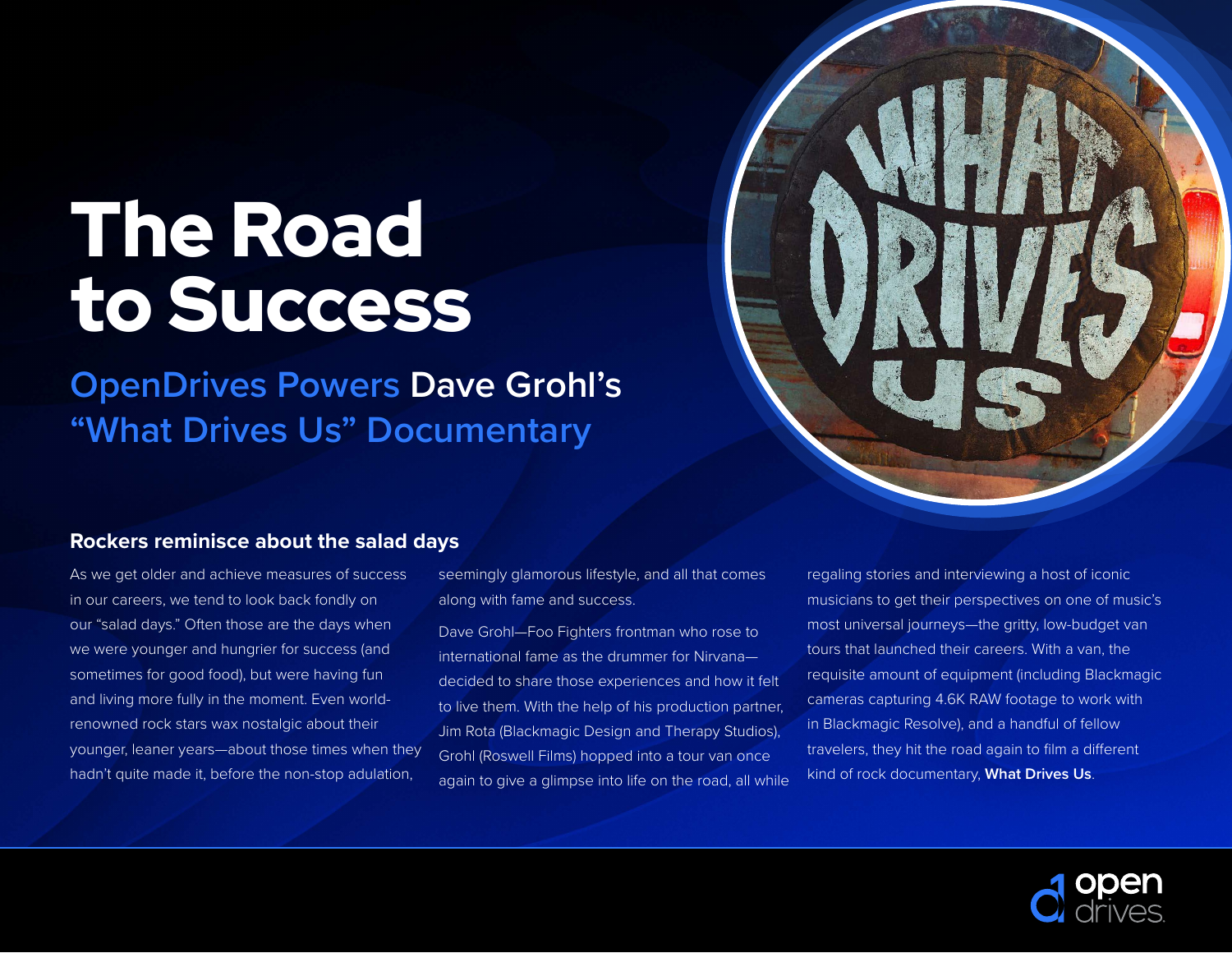### **Paving a road to remote post-production**

The timing of this project unfortunately collided with the COVID-19 global pandemic in 2020. With footage captured and rough cuts assembled, Grohl and Rota, along with fellow producers John Ramsay and Mark Monroe, were ready to go into full-blown post-production editing when all creative activities ground to a halt. The pandemic shuttered the film industry; with post-production facilities closing their doors to keep workers isolated and safe, Grohl's project was thrown into a holding pattern.

 As with any entertainment project, delays can only be sustained for so long before financial and investment considerations start to ratchet up the pressure. Somehow, post-production for **What Drives Us** needed to resume remotely if on-premise operations were out of the question—and they certainly seemed out of the question.

## 66

**It's easy to see the impact of COVID-19 from the consumer's eyes: movie theater shutdowns, canceled concerts, sporting events and live performances of all kinds. But Hollywood has been just as hard hit behind the scenes: movies and TV shows can't be created with a 'business as usual' approach to filming or post-production," said Rota. "Without the speed and performance we have on-premises, audio and video quality is completely compromised.**

A number of challenges stood in the way. Restarting activities with a distributed and remote creative workforce wasn't as easy as just leveraging the VPN capabilities on workstations. Most post-production workflows depend upon on-premise equipment and personnel. Co-locating storage solutions and creatives' workstations vastly reduces performance degradation (caused by data transfers and multiple concurrent users) and allows for smoother collaboration and handoffs between editors and other creatives working side-by-side. The danger in a remote workflow was that uprooting them from a familiar on-premise environment could trigger significant upheaval and further loss of productivity.

This put Grohl's and Rota's post-production team into a solution-testing dilemma. They experimented with a cloud-based remote workflow in which all the RAW footage from the Blackmagic cameras was uploaded to a public cloud service provider, but after many weeks of data-transfer activities just to move files—in excess of 45 TB of total data—to the